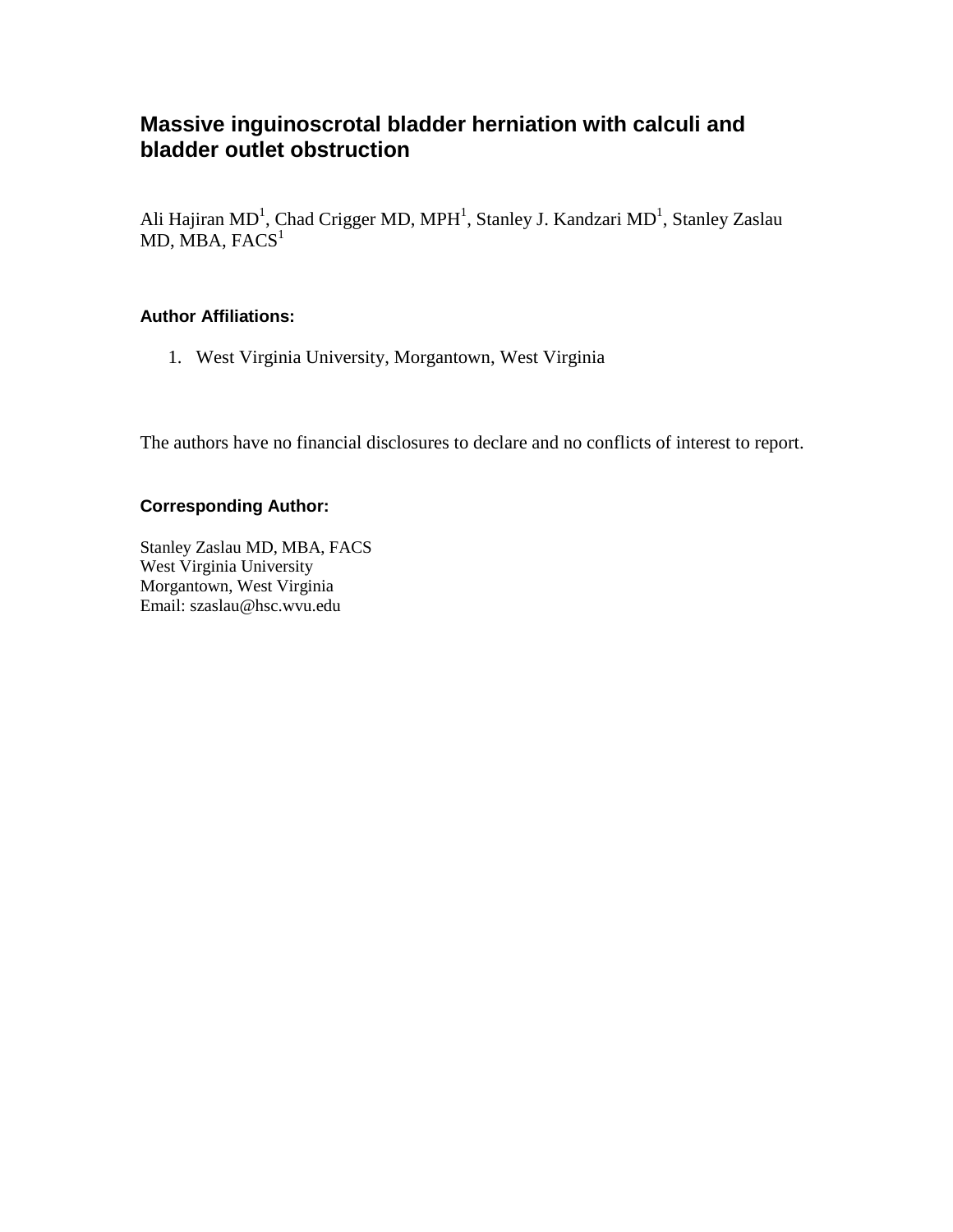## **Abstract**

Scrotal herniation of the bladder is a rare event and can be associated with bladder outlet obstruction, bladder infarction and renal impairment. This condition is associated with a significant mortality rate. We present a case report of extensive scrotal cystocele involving 90% of the bladder in which the diagnosis was suggested by KUB, pelvic ultrasound, and pelvic CT imaging showing distorted bladder anatomy and the presence of several large bladder calculi.

## **Keywords**

scrotal cystocele, scrotal herniation, bladder outlet obstruction

## **Case Report**

An 81 year-old man was hospitalized for enlarged right scrotal mass and resulting urinary tract infection. He had multiple medical problems including morbid obesity, congestive heart failure, diabetes mellitus, hypertension, obstructive sleep apnea, peripheral vascular disease, pulmonary saddle embolus and abdominal aortic aneurysm. His ejection fraction was 15% and he required home oxygen. Physical examination revealed massive scrotal enlargement with scrotal edema. Cystogram was performed and revealed massive herniation of the bladder above the pubic bone. Multiple bladder diverticuli were also seen in addition to many bladder calculi of varying sizes. CT scan of the abdomen and pelvis further confirmed the presence of several large calculi in the bladder and a thickened bladder wall (Figures 1-2).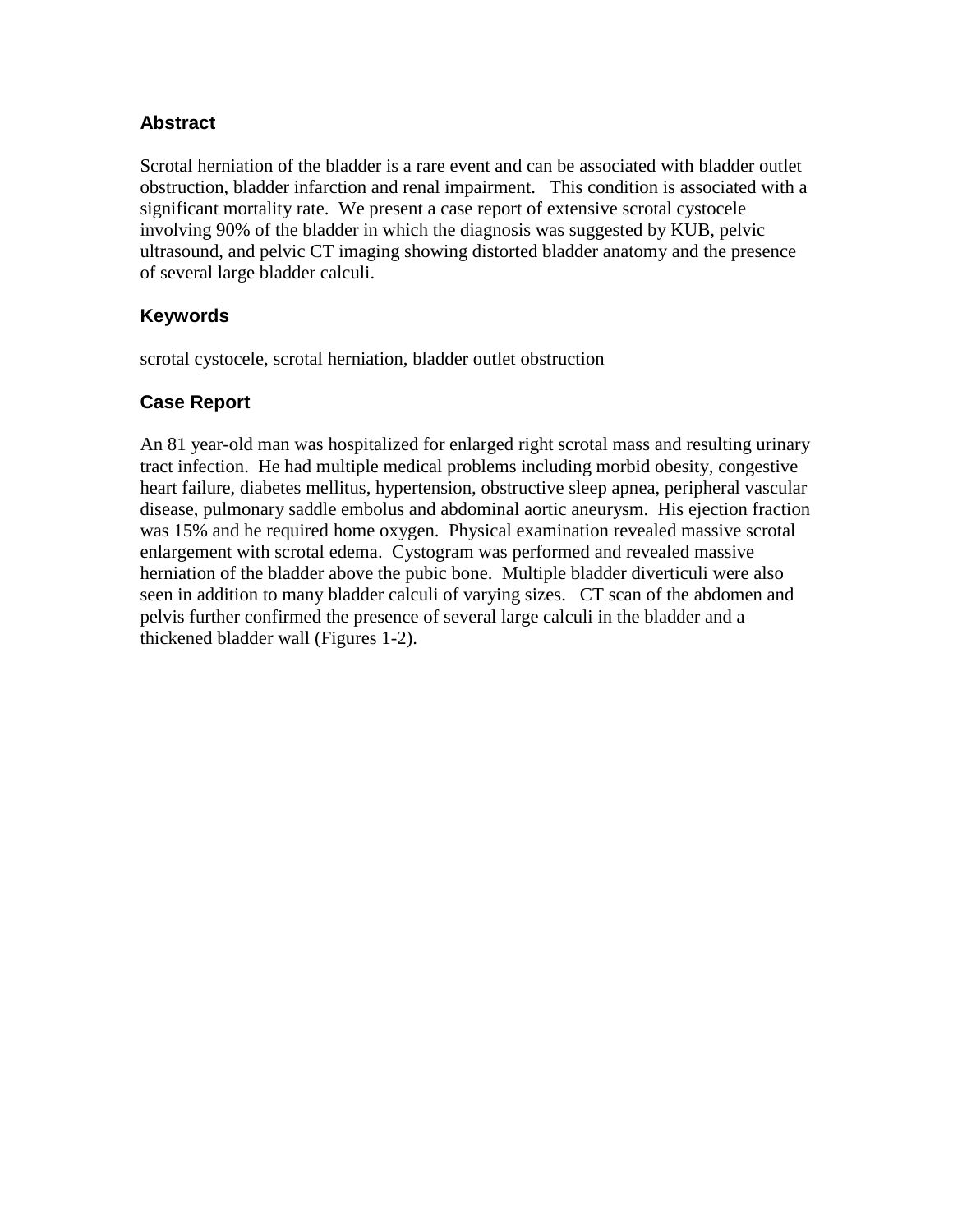

Figure 1: CT scan coronal view showing numerous stones within the herniated bladder.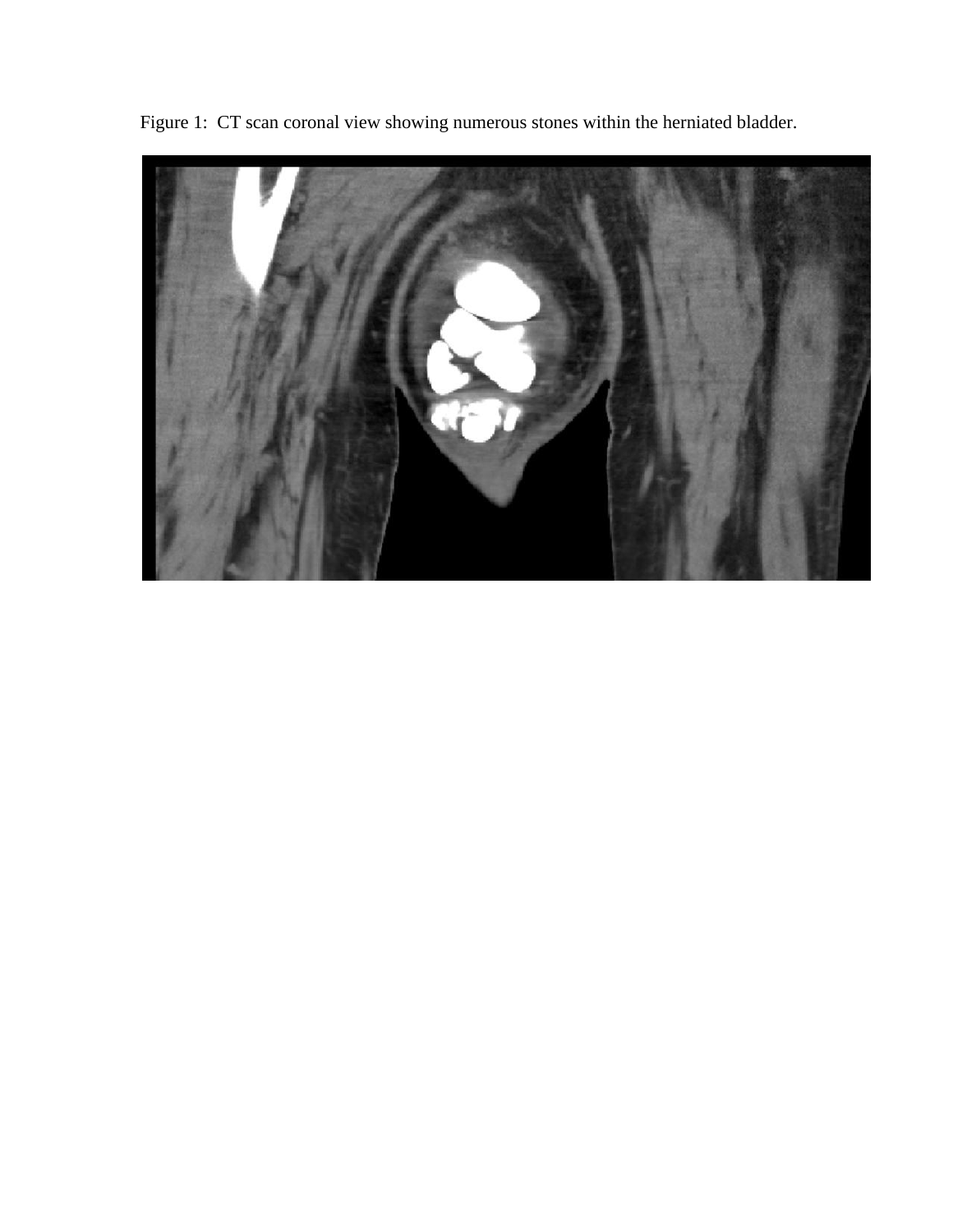Figure 2: Saggital CT view of multiple bladder stones layering along the posterior bladder wall.



Renal, bladder and transscrotal ultrasound studies also revealed bilateral hydronephrosis and scrotal abscess. Based on these images and clinical findings of difficult micturition and urinary obstruction, the patient was diagnosed with significant scrotal cystocele. Incision and drainage of the scrotal abscess was performed and the patient was given antibiotics for his UTI and sent home with instructions to follow-up with urology for herniorrhaphy.

After an initial consultation, a 20 French Foley catheter was placed into the scrotum to drain the bladder because urethral placement provided little drainage as 90% of bladder contents were inside the scrotum. A total of 2100mL was drained from the bladder. However, it was determined that surgery would be difficult due to trigone and biureteral involvement of the herniated bladder. The patient was also a high risk surgical candidate due to the above mentioned medical problems.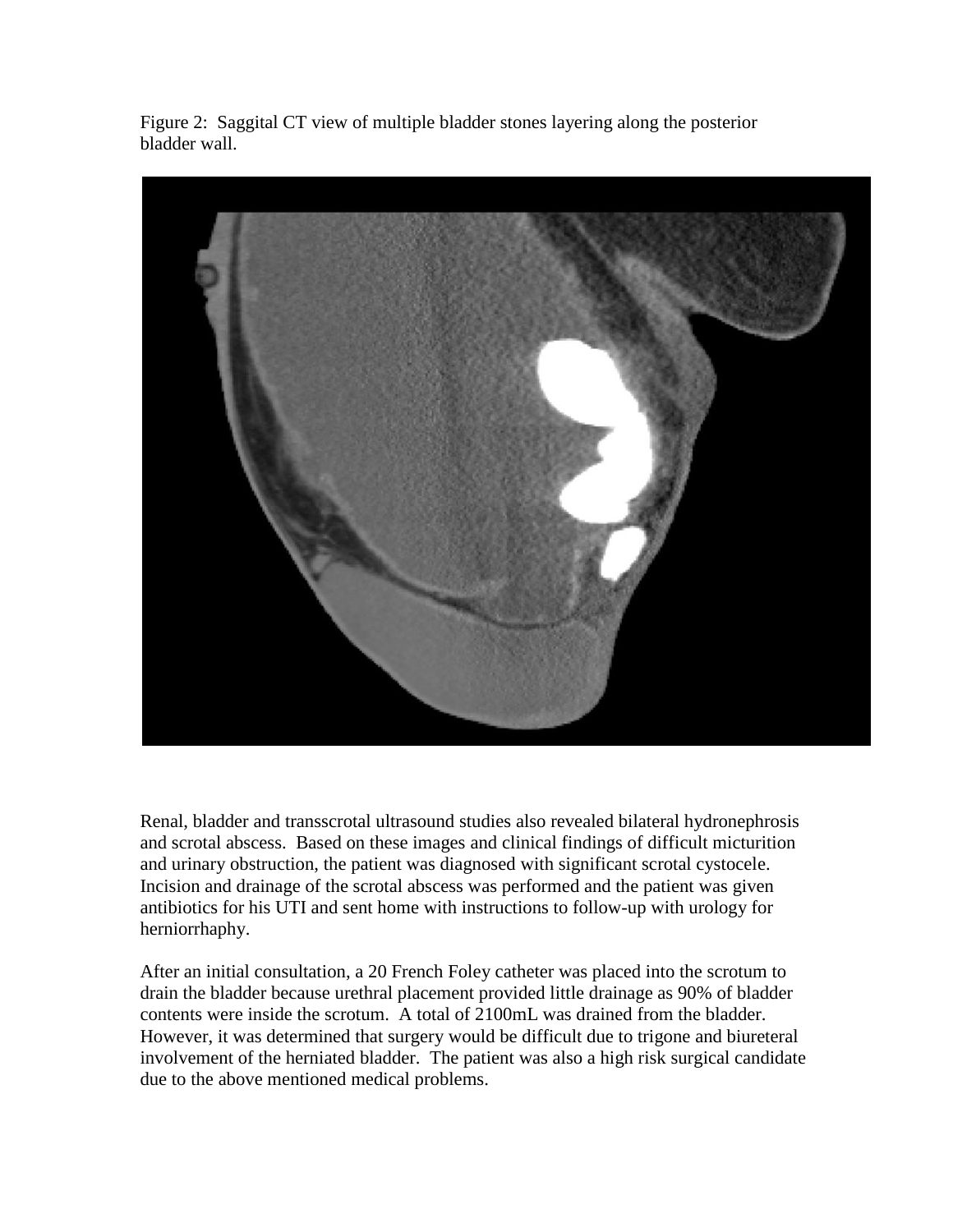As a result the patient was diagnosed as having cystolithiasis and was scheduled for cystolithotomy. A longitudinal incision was made along the scrotum extending from the incision for the Foley catheter. The bladder wall was incised longitudinally and stone forceps were used to pull out a significant quantity of struvite and calcified stone as shown (Figure 3).

Figure 3: Collection of struvite and calcium oxalate stones retrieved from the patient's bladder during cystolithomy. The largest measured 4.5cm X 3cm X 2cm.



Postoperatively the patient did well and was discharged with instructions to return to clinic for follow-up. He has since been managed conservatively for a period of nine years with follow-up including serial plain film imaging on a biannual basis to monitor development of subsequent bladder calculi. As both the patient and his family have repeatedly voiced their desire to not undergo surgery, the transscrotal foley placement has proven satisfactory to them as it is within their goals and wishes. His foley is changed every 4 weeks by home nursing and, fortunately, our patient has not had any significant issues with ascending infection during much of this interim.

## **Discussion**

Inguinoscrotal herniation of the bladder, or scrotal cystocele, is a rare event occurring in only 1-4% of all inguinal hernias. 1 Even more scarce are case reports describing massive scrotal cystoceles.<sup>2</sup> Despite their low incidence, it is crucial to document and diagnose patients with large scrotal cystoceles because of their increased risk for bladder infarction or obstruction leading to renal impairment.<sup>2</sup> It is also imperative to recognize scrotal cystocele prior to inguinal herniorrhaphy as injury to the bladder is associated with a 12% mortality rate.<sup>3</sup>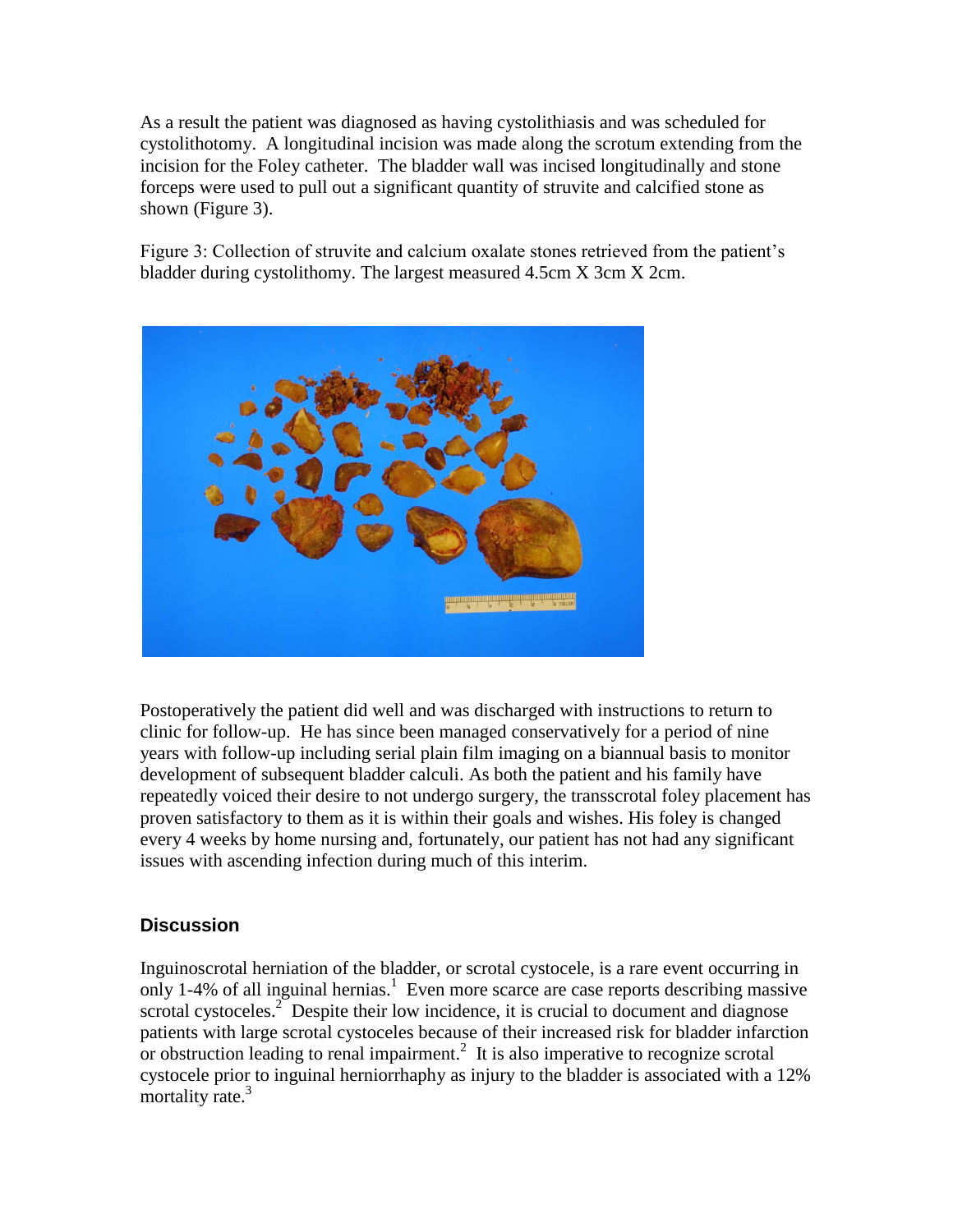Bladder outlet obstruction and decreased wall strength are contributory factors that can make patients susceptible to even massive scrotal cystoceles.<sup>4</sup> Initial examination should involve detailed history and physical exam findings including complex urodynamics. Sonography of the pelvis is also an excellent imagining choice during initial workup.<sup>5</sup> If scrotal cystocele is further supported, a diagnostic cystogram can be performed to confirm the presence of hernia in the bladder. 6

Treatment depends on the degree of bladder involvement as well as the presence of bladder calculi and surgical risk. Small scrotal cystoceles without calculi in a relatively healthy patient can be surgically repaired and reduced using an inguinal incision.<sup>2</sup> However, lithotomy via scrotal incision should be performed if any calculi are present prior to hernia reduction or repair.<sup>2</sup> Complications of surgical repair and lithotomy include scrotal hematoma/edema, infection, reoccurrence, and bladder injury.<sup>7</sup> They must be weighed against the risks of continued herniation including hydronephrosis, UTI, urinary obstruction, scrotal abscess, and urinary leakage leading to sepsis.<sup>1</sup> Most important, scrotal cystocele should be suspected in any patient with scrotal mass and urologic symptoms. 4

Of course, the best course of treatment for scrotal cystocele will depend on the overall health of the patient. Available surgical options are dictated by the functional status paired with the co-morbid conditions of the patient, in addition to patient choice. In the case of our patient, the degree of massive herniation, aforementioned severe co-morbid conditions, and patient choice precluded formal repair with reduction cystoplasty. However, he has done well in the interim with placement of a scrotal foley drainage tube and removal of the large bladder calculi at the time of drainage tube placement.

#### **Conclusion**

Scrotal herniation of the bladder is a rare event. Unrecognized, significant complications such as bladder outlet obstruction, bladder infarction and renal impairment can result. This condition is associated with a significant mortality rate. Our case report of extensive scrotal cystocele was easily diagnosed with KUB, pelvic ultrasound, and pelvic CT scan which revealed distorted bladder anatomy and the presence of several large bladder calculi. Treatment must be individualized to the patient and should include bladder drainage with suprapubic tube and reduction cystoplasty.